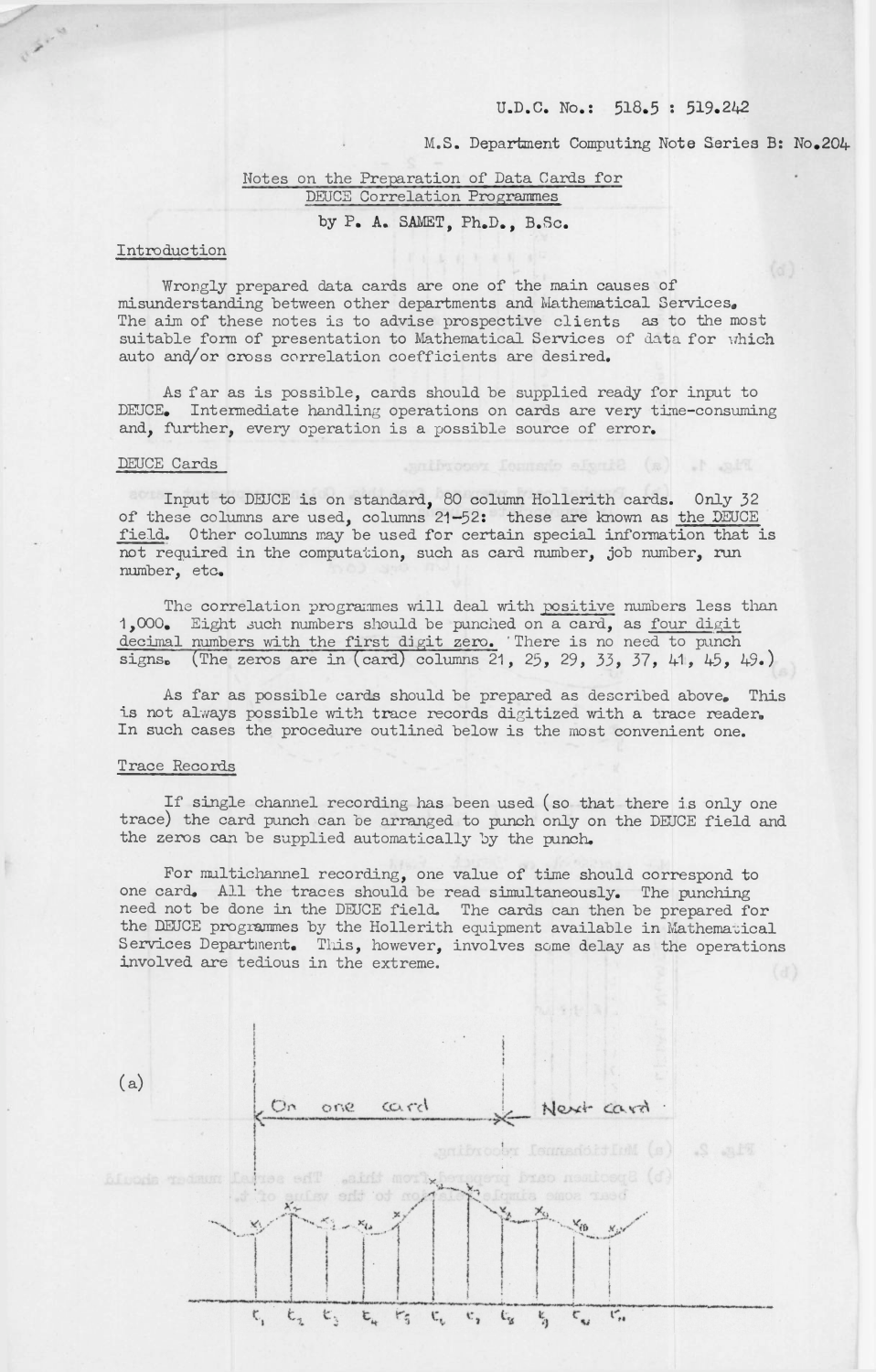

*t-'*

Pig, 2, (a) Multichannel recording.

 $n_1 - n_2$ 

0.0.0.0 101 516.5 : 519.00

(b) Specimen card prepared from this. The serial number should bear some simple relation to the value of t.